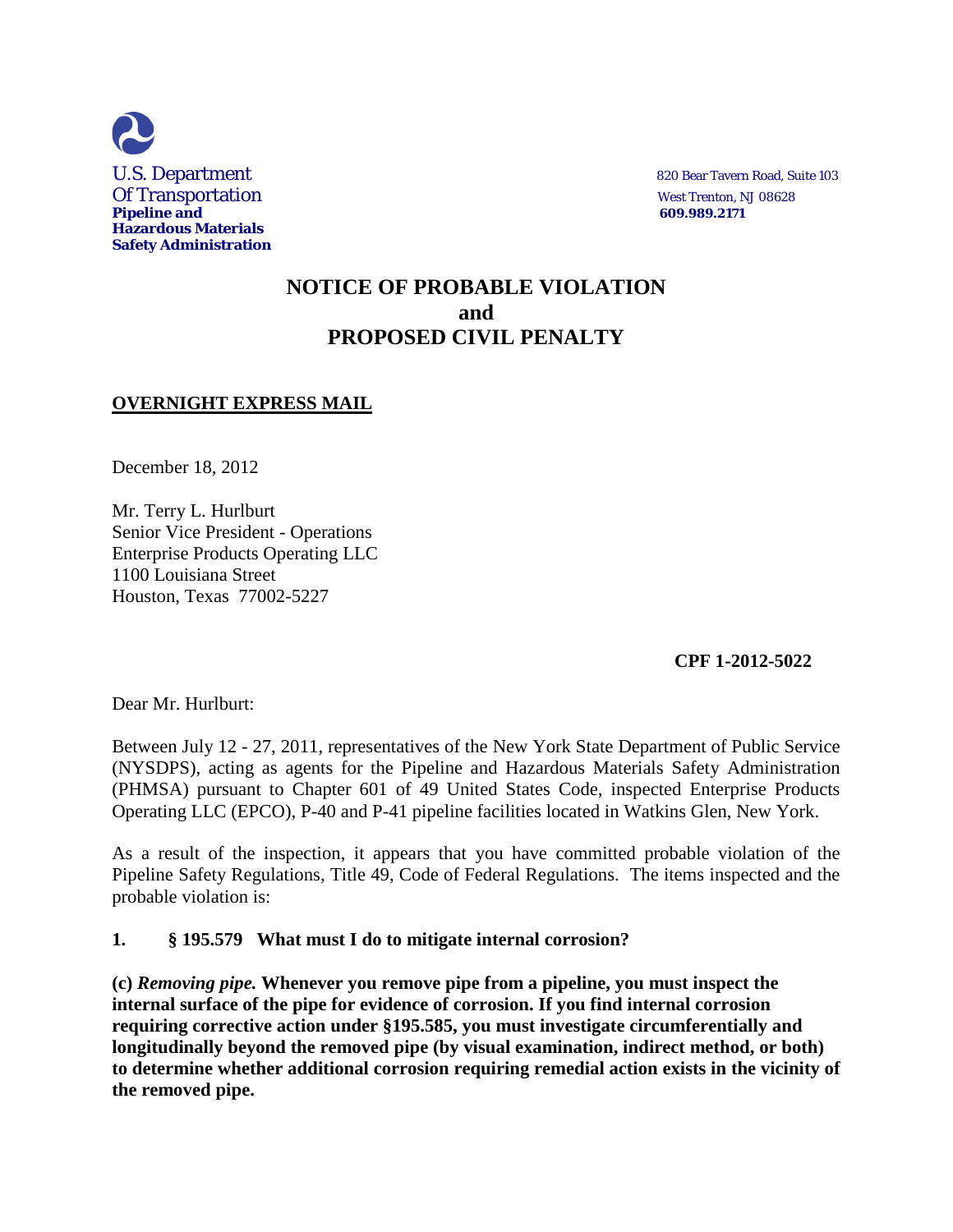In 2010, EPCO failed to inspect the internal surface of the pipe for evidence of corrosion when they relocated a portion of the EPCO P-40 Pipeline to facilitate a New York State Department of Transportation (DOT) Road Improvement Project at NYS Route 15, located about 3.5 miles north of the Pennsylvania state border at Stowell Road, Lindley, NY.

EPCO could produce no records for the NYSDPS representatives during the July 12-15, 2011 records audit to demonstrate that the required EPCO inspection had occurred for the presence of internal corrosion on the internal surface of the removed pipe, at the tie-in points on the pipeline; or if any internal surface corrosion was found, documentation that EPCO had investigated circumferentially and longitudinally beyond the removed pipe to determine whether additional corrosion requiring remedial action existed in the vicinity of the removed pipe.

#### Proposed Civil Penalty

Under 49 United States Code, § 60122, you are subject to a civil penalty not to exceed \$200,000 per violation per day the violation persists up to a maximum of \$2,000,000 for a related series of violations. For violations occurring prior to January 4, 2012, the maximum penalty may not exceed \$100,000 per violation per day, with a maximum penalty not to exceed \$1,000,000 for a related series of violations. The Compliance Officer has reviewed the circumstances and supporting documentation involved in the above probable violation(s) and has recommended that you be preliminarily assessed a civil penalty of \$26,200 as follows:



#### Response to this Notice

Enclosed as part of this Notice is a document entitled *Response Options for Pipeline Operators in Compliance Proceedings*. Please refer to this document and note the response options. Be advised that all material you submit in response to this enforcement action is subject to being made publicly available. If you believe that any portion of your responsive material qualifies for confidential treatment under 5 U.S.C. 552(b), along with the complete original document you must provide a second copy of the document with the portions you believe qualify for confidential treatment redacted and an explanation of why you believe the redacted information qualifies for confidential treatment under 5 U.S.C. 552(b). If you do not respond within **30** days of receipt of this Notice, this constitutes a waiver of your right to contest the allegations in this Notice and authorizes the Associate Administrator for Pipeline Safety to find facts as alleged in this Notice without further notice to you and to issue a Final Order.